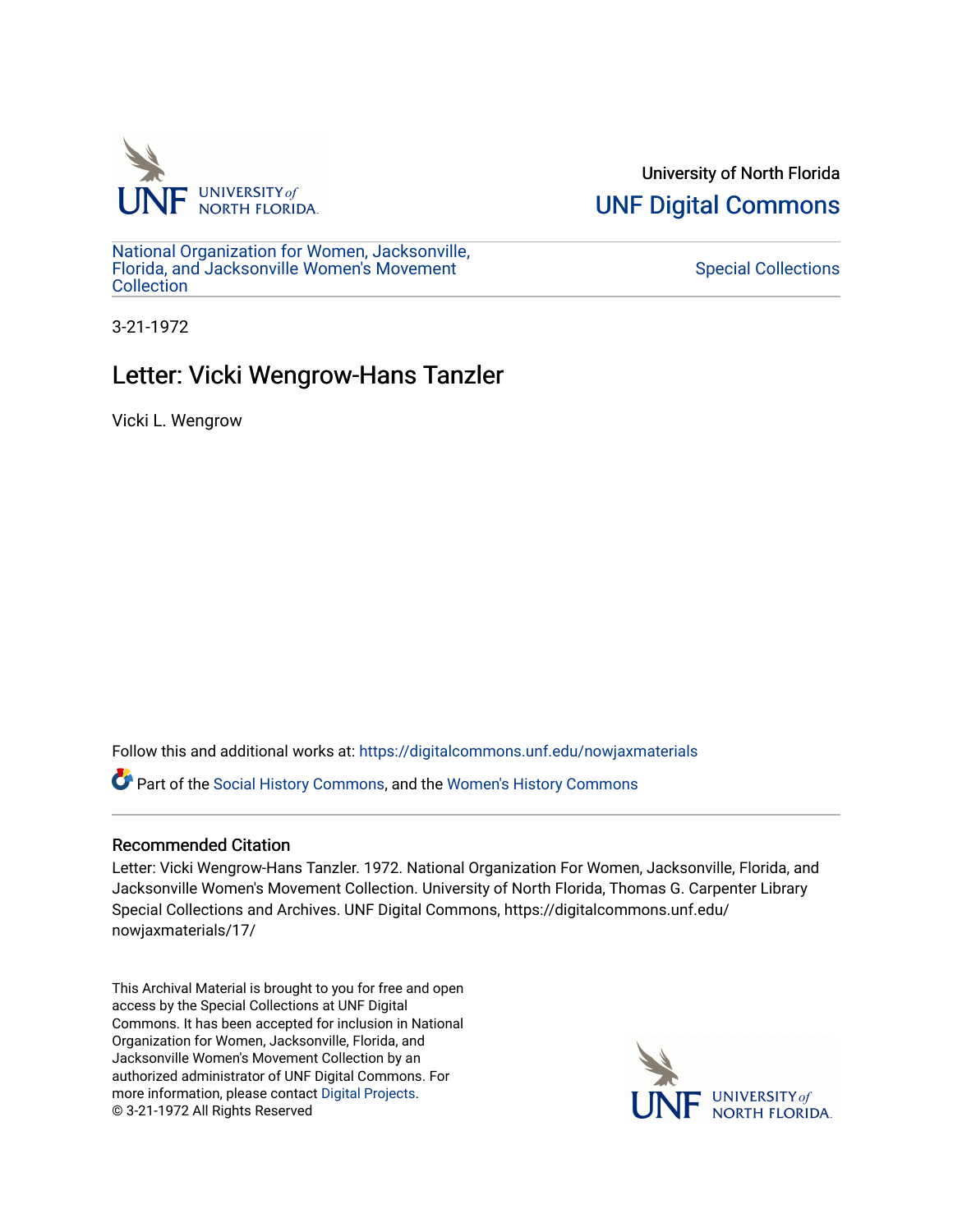

March 21, 1972

The Honorable Hans Tanzler Mayor, City of Jacksonville City Hall Jacksonville, Florida

Dear Mayor Tanzler:

The Board of N.O.W. (National Organization for Women) Jacksonville, wishes to remind you of the part many Jacksonville women played in defeating the Bond Issues. We hope our message has come across to **you** clearly: the Bond Issues and the governmental action surrounding them reflect a poor sense of what the priorities for our city should be.

Our opposition to the Bond Issues did not jell into action, admittedly, until the week before the vote. Until then, isolated people simply agreed the Bond Issues reflected distorted priorities--expanded parking spaces before mass transit; recreation areas for the rich before necessities, let alone recreation areas for the poor; increased incentives for industry and business downtown before funds to clean up their pollution to-date, and more and more.

But, of course, people tend not to act until a problem hits home. It was not until you ignored the Duval County Women's Political Caucus' resolution regarding women in government and not until your aid excused the insult by saying the Bond Issue was the reason it was iqnored that we knew it was time to act. To be ignored in favor of something of dubious benefit, to, indeed, experience " taxation without representation" is something women can no longer accept. We hope you will begin to feel the same way.

Of the people who participated in lobbying and distributing literature against the Bond Issues, some are members of N.O.W.; some are members of the Duval County Women's Political Caucus; and some are unaffiliated women who simply agree that women should have a greater say, a representative distribution in local government and that this should be one of your priorities.

continued.....

**NATIONALORGANIZATION FOR WOMEN**